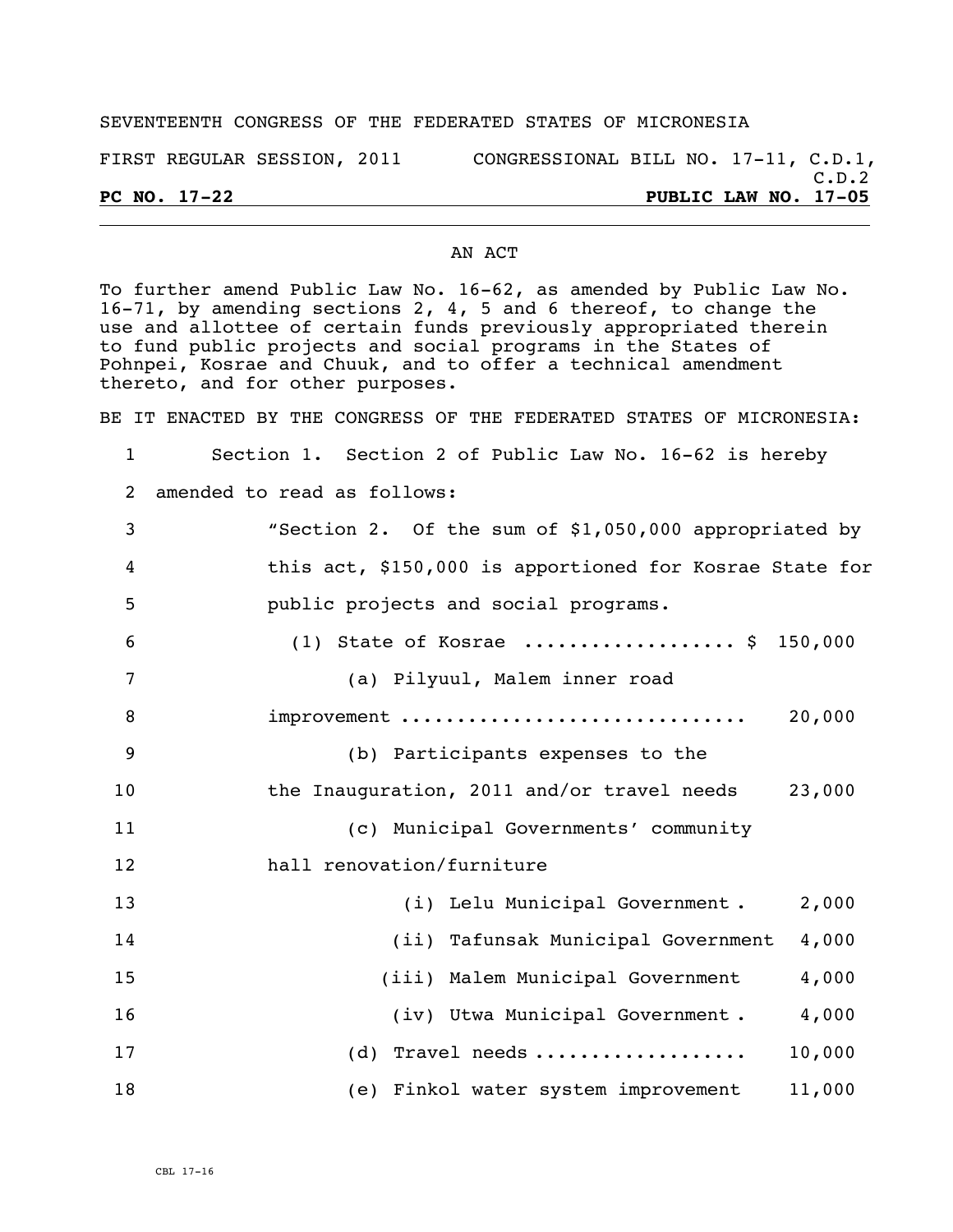| $\mathbf 1$ | (f) Purchase of construction                                |  |
|-------------|-------------------------------------------------------------|--|
| 2           | material/tools for Lelu Senior citizens \$<br>2,000         |  |
| 3           | (g) B.A. Degree Scholarship Program.<br>20,000              |  |
| 4           | 20,000<br>(h) KHS Lunch Program                             |  |
| 5           | 10,000<br>(i) Walung water system                           |  |
| 6           | 5,000<br>Local hut for KHS lunch program.<br>(j)            |  |
| 7           | (k) Supplemental for purchase of                            |  |
| 8           | 5,000<br>vehicle for Lunch Program                          |  |
| 9           | 10,000''<br>(1) We Care Referral Program                    |  |
| 10          | Section 2. Section 4 of Public Law No. 16-62, as amended by |  |
| 11          | Public Law No. 16-71, is hereby further amended to read as  |  |
| 12          | follows:                                                    |  |
| 13          | "Section 4. Of the sum of \$1,050,000 appropriated by       |  |
| 14          | this act, \$300,000 is apportioned for Pohnpei State        |  |
| 15          | for public projects and social programs.                    |  |
| 16          | State of Pohnpei<br>300,000                                 |  |
| 17          | 75,000<br>$(1)$ Pohnpei at Large                            |  |
| 18          | (a) Soledi road construction<br>30,000                      |  |
| 19          | 7.000                                                       |  |
| 20          | Pohnpei road improvement/repair<br>30,000<br>(C)            |  |
| 21          | (d) MS. Caroline Voyager<br>5,000                           |  |
| 22          | (e) Ohwa School Food subsidy<br>3,000                       |  |
| 23          | (2) Election District No. 1<br>75,000                       |  |
| 24          | (a) Road construction/improvement<br>65,000                 |  |
| 25          | (b) Educational staff support                               |  |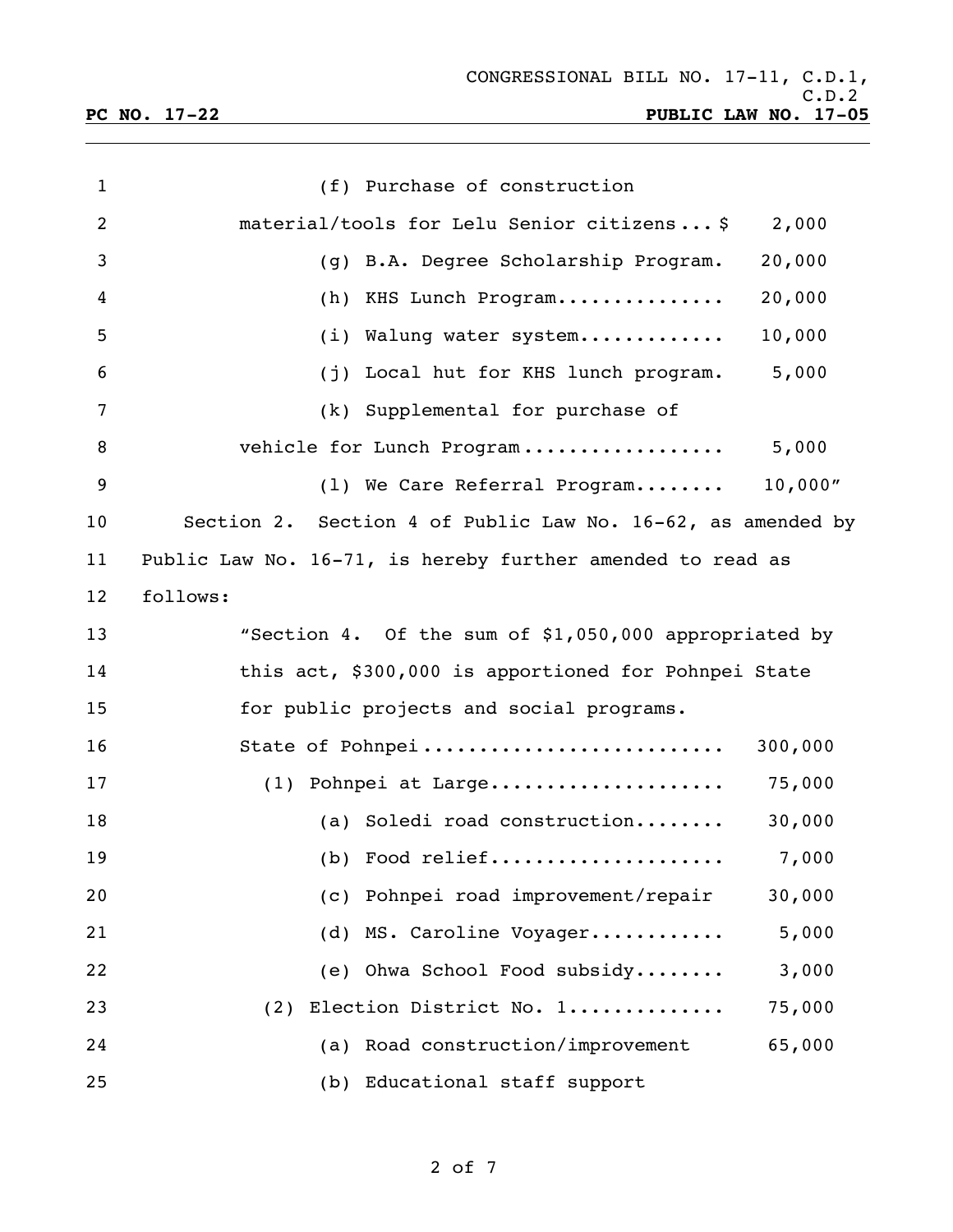**PC NO. 17-22 PUBLIC LAW NO. 17-05**

| $\mathbf{1}$   | services and school materials  \$          | 7,000  |
|----------------|--------------------------------------------|--------|
| $\overline{2}$ | (c) Poultry project subsidy to             |        |
| 3              | assist in purchase of feed and veterinary  |        |
| 4              | and vaccination costs                      | 3,000  |
| 5              | $(3)$ Election District No. 2              | 75,000 |
| 6              | (a) Pohnpei PIBA Chapter                   | 10,000 |
| 7              | (b) Pohnpei local nursing clinic           |        |
| 8              |                                            | 14,000 |
| 9              | (c) Ohwa International Christian           |        |
| 10             | Academy                                    | 8,000  |
| 11             | (d) Election District No. 2                |        |
| 12             | participation in Guam softball tournament. | 20,000 |
| 13             | (e) Election District No. 2 operation      | 5,000  |
| 14             | (f) Civic Centers                          | 10,000 |
| 15             | (g) Pehleng fish market                    | 4,000  |
| 16             | (h) Sapwalapw Solar light project          | 4,000  |
| 17             | $(4)$ Election District No. 3              | 75,000 |
| 18             | (a) Students financial assistance 2,000    |        |
| 19             | (b) Dolonier, Nett farm road               |        |
| 20             | improvement                                | 25,000 |
| 21             | (c) U Secondary road improvement           | 30,000 |
| 22             | (d) Water project                          | 10,000 |
| 23             | (e) Contractual services for Grant         |        |
| 24             | writing on Seed money                      | 5,000  |
| 25             | (f) Election District No. 3 Rural          |        |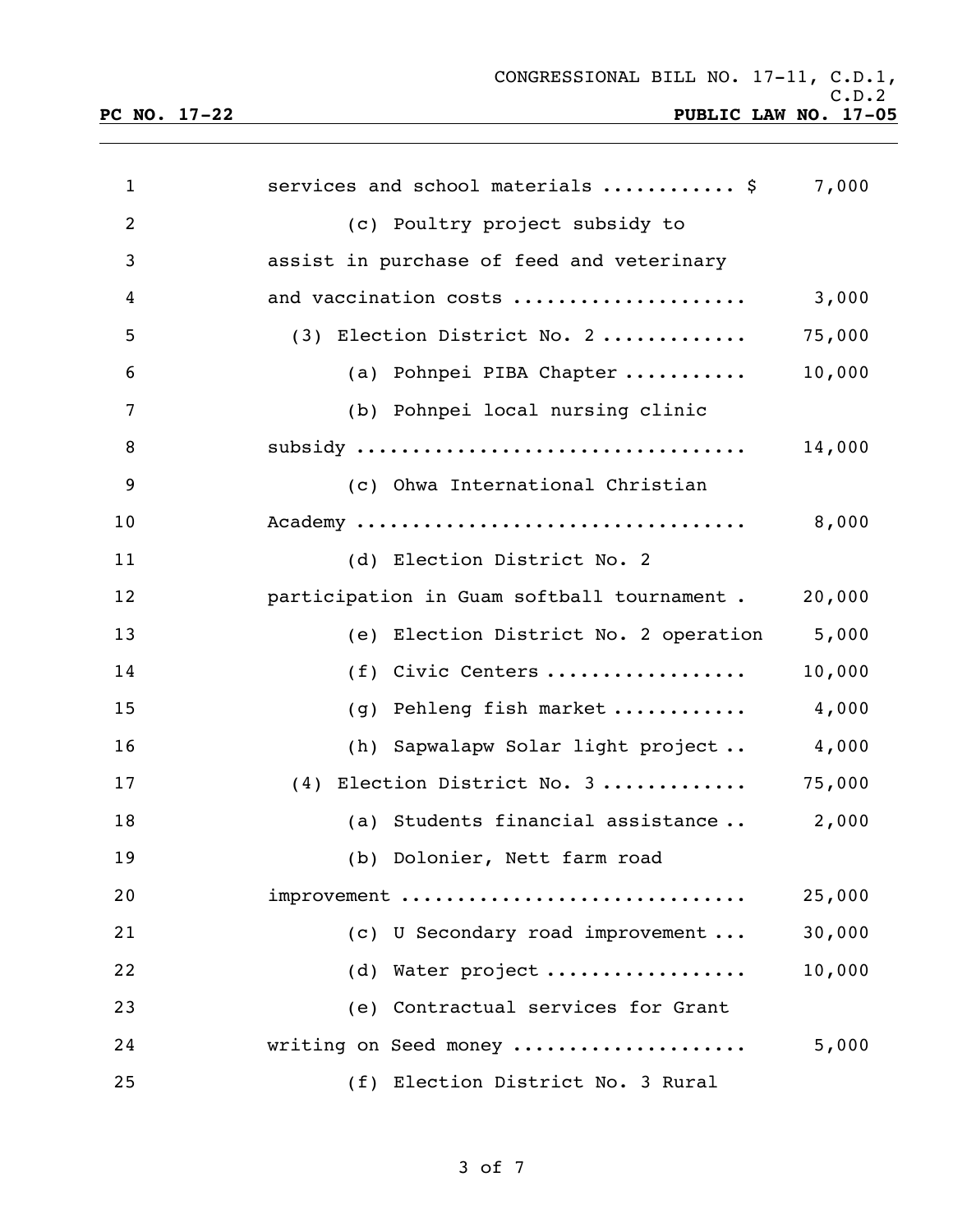| $\mathbf{1}$   | Internet Connectivity services\$<br>3,000"              |  |
|----------------|---------------------------------------------------------|--|
| $\overline{2}$ | Section 3. Section 5 of Public Law No. 16-62, is hereby |  |
| 3              | amended to read as follows:                             |  |
| 4              | "Section 5. Of the sum of \$1,050,000 appropriated by   |  |
| 5              | this act, \$450,000 is apportioned for Chuuk State for  |  |
| 6              | public projects and social programs.                    |  |
| 7              | State of Chuuk<br>450,000                               |  |
| 8              | 75,000<br>$(1)$ Chuuk at Large                          |  |
| 9              | 44,000<br>(a) Fishing project                           |  |
| 10             | 12,000<br>(b) Food relief assistance                    |  |
| 11             | (c) Youth's activities, programs                        |  |
| 12             | and projects<br>10,000                                  |  |
| 13             | (d) Chuuk's centennial activities                       |  |
| 14             | 5,000<br>and inauguration                               |  |
| 15             | (e) Contribution to Social                              |  |
| 16             | Security premium payment<br>2,000                       |  |
| 17             | (f) Financial assistance to students                    |  |
| 18             | attending Pacific Island University in Guam<br>2,000    |  |
| 19             | 75,000<br>(2) Election District No. 1                   |  |
| 20             | (a) $POL$<br>15,000                                     |  |
| 21             | (b) Community centers'                                  |  |
| 22             | renovation/repair<br>44,470                             |  |
| 23             | (c) Fishing project<br>7,166                            |  |
| 24             | 8,364<br>(d) Power/solar lighting system                |  |
| 25             | (3) Election District No. 2<br>75,000                   |  |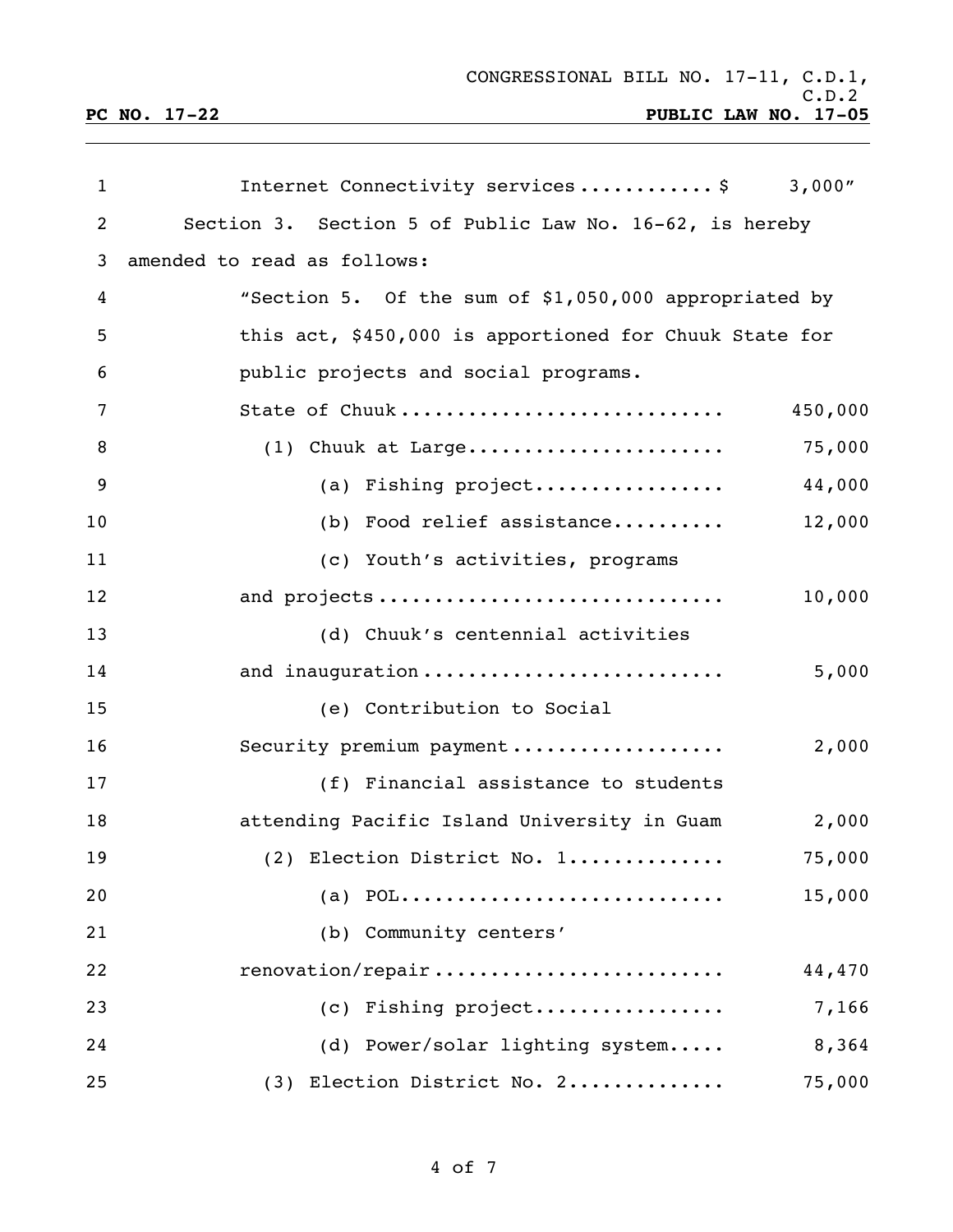| $\mathbf{1}$   | (a) Piis-Paneu Constitutional              |        |
|----------------|--------------------------------------------|--------|
| $\overline{2}$ | referendum $\frac{1}{2}$                   | 5,000  |
| 3              | (b) Road repair heavy equipment $\ldots$   | 50,000 |
| 4              | (c) Northern Namoneas Social and           |        |
| 5              | Economic Development Authority Supplement. | 20,000 |
| 6              | (4) Election District No. 3                | 75,000 |
| 7              | (a) Fishing project                        | 26,000 |
| 8              | (b) Housing/Community Halls                | 10,000 |
| 9              | (c) Entrepreneurship subsidy               | 5,474  |
| 10             | Land transportation<br>(d)                 | 12,000 |
| 11             | (e) Contribution to Social Security        |        |
| 12             | premium payment                            | 2,000  |
| 13             | (f) Food relief assistance                 | 10,000 |
| 14             | (g) Leadership travel                      | 5,000  |
| 15             | (h) Southern Namoneas Authority            |        |
| 16             | Office rental and/or repair                | 4,526  |
| 17             | (5) Election District No. 4                | 75,000 |
| 18             | (a) Fishing project                        | 50,000 |
| 19             | (b) Students' land transportation . 5,000  |        |
| 20             | (c) Food relief assistance                 | 10,000 |
| 21             | (d) Leadership travel (State,              |        |
| 22             | municipal and traditional leaders)         | 10,000 |
| 23             | $(6)$ Election District No. 5              | 75,000 |
| 24             | (a) Travel needs                           | 25,000 |
| 25             | (b) Food relief assistance                 | 15,000 |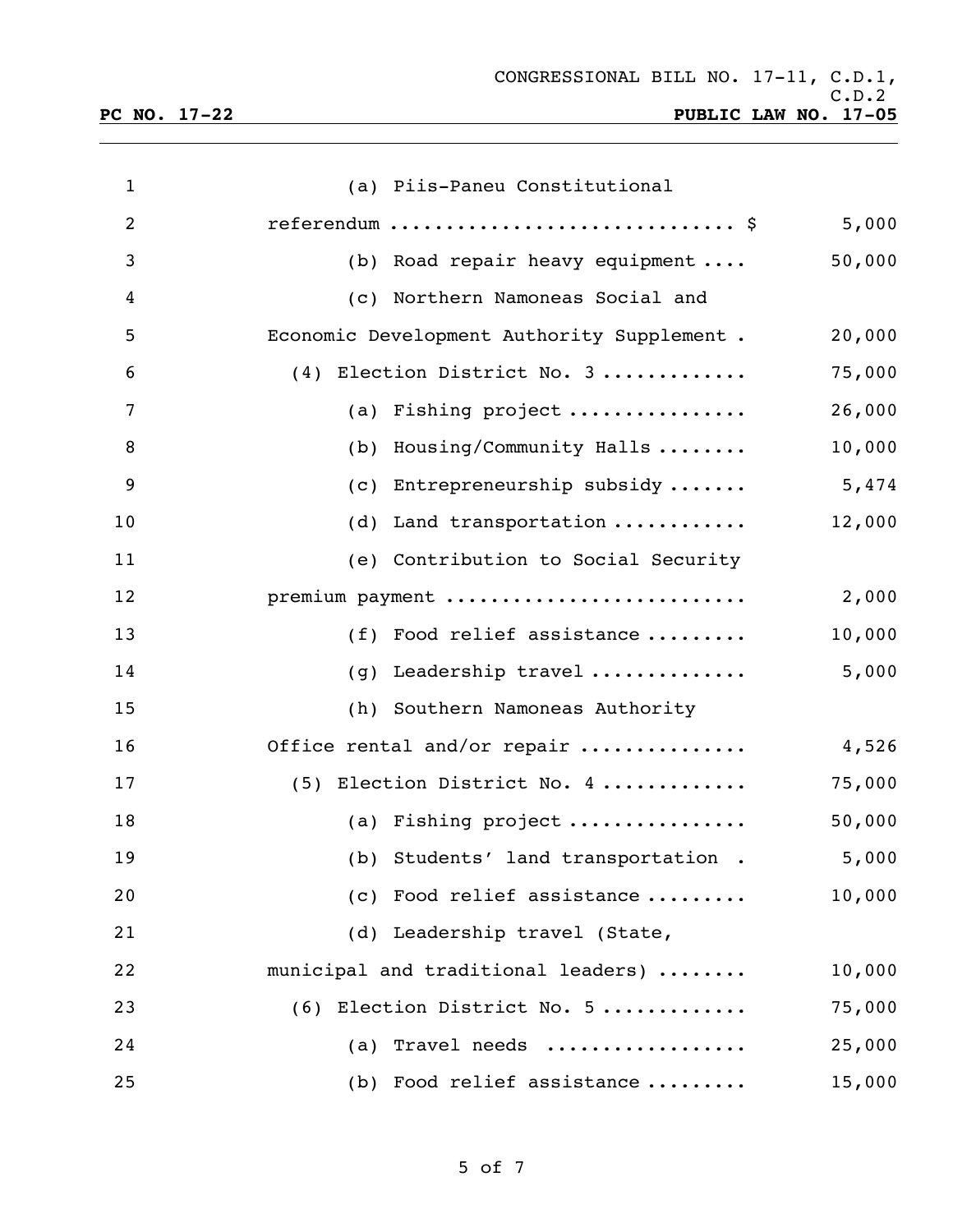| $\mathbf{1}$   | (c) Fishing project \$<br>15,000                        |
|----------------|---------------------------------------------------------|
| $\overline{2}$ | (d) Youths' activities and programs.<br>15,000          |
| 3              | 5,000<br>(e) Cultural education program                 |
| 4              | Section 4. Section 6 of Public Law No. 16-62, is hereby |
| 5              | further amended to read as follows:                     |
| 6              | Section 6. Allotment and management of funds and        |
| 7              | lapse date. All funds appropriated by this act shall    |
| 8              | be allotted, managed, administered and accounted for    |
| 9              | in accordance with applicable law, including, but not   |
| 10             | limited to, the Financial Management Act of 1979.       |
| 11             | The allottee shall be responsible for ensuring that     |
| 12             | these funds, or so much thereof as may be necessary,    |
| 13             | are used solely for the purpose specified in this       |
| 14             | act, and that no obligations are incurred in excess     |
| 15             | of the sum appropriated. The allottee of funds          |
| 16             | appropriated under sections 2 and 4 of this act shall   |
| 17             | be the President of the Federated States of             |
| 18             | Micronesia or his designee, PROVIDED THAT the           |
| 19             | allottee of funds appropriated under subsection         |
| 20             | $4(1)(c)$ of this act shall be the Pohnpei              |
| 21             | Transportation Authority. The allottee of funds         |
| 22             | appropriated under subsection $4(2)(c)$ of this act     |
| 23             | shall be the Secretary of the Department of Resources   |
| 24             | and Development or his designee. The allottee of        |
| 25             | funds appropriated under section 3 of this act shall    |

of 7